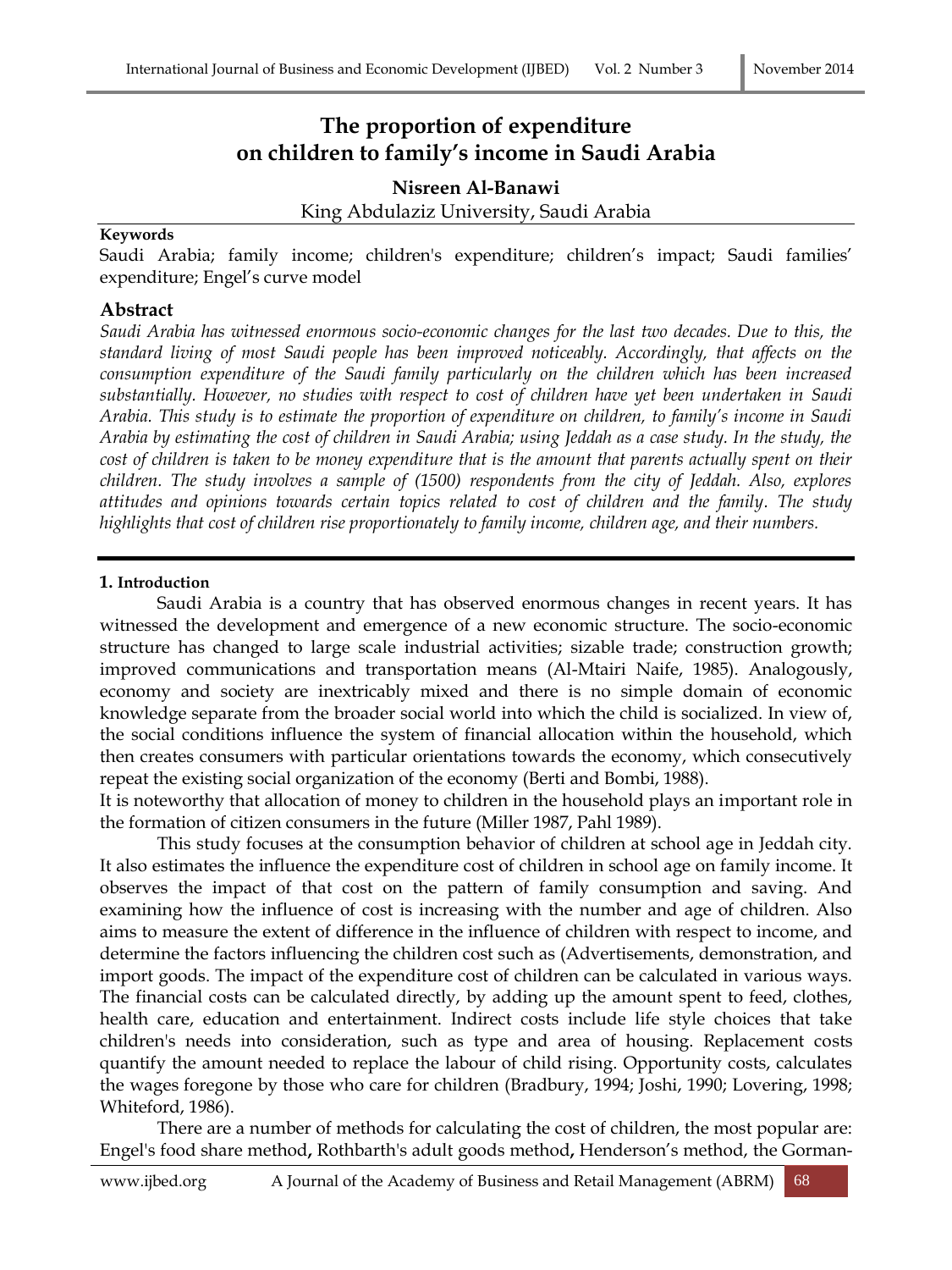Barten's method**,** and Deaton and Muellbauer's method. Each of these methods embodies different definitions of child costs, so that the same empirical evidence can generate quite different estimates depending on the method used.

There is difficulty involved in measuring the costs of children. Such as, it is not possible to segregate many types of expenditure made for the children from those made for the adults in the household (see Lazear and Michael, (1988), Nipa Basu, (1995). So they defining the cost of children are allocation of total private expenditure on children. The cost of children is estimated by comparing the average consumption expenditure of families with children to those without children to determine the child's share of family expenditure. The data used of the study are drawn from a questionnaire, giving a sample of (1500) households.

#### 1. **Research Problem**

In the last two decades, the socio-economic transformation directly led to various quick changes in the process of development which have an effect on the individual's daily life. These changes have their own negative impacts affecting the life and behavior of the individuals. Among such negative impacts is the habit of increasing or mass consumption expenditure as there is a severe rush towards unplanned consumption by the people in general and by the children in particular. Whereas, the children are easily influenced by advertisements, demonstration, and new technological developments, that drive them towards more consumption and excess. That previously led to the increasing of the cost of children in Saudi Arabia. So, the research problem is about these following assumptions:

- **a)** Is the expenditure cost of children in Saudi Arabia (Jeddah) holds high percentage in the family budget?
- **b)** Is the expenditure cost of children affecting the family's consumption?

#### **2. Literature Review**

The concept of the methodology of measuring the costs of children through parents' discussion was introduced by:

The study of Lapovsky, Lucie (1981) focused on the annual costs of raising a child in a single-parent household. The costs associated with raising children in single-parent households are higher than in two-parent households because single parents must purchase more babysitting services to receive a given amount of personal leisure time. The marginal cost of the second child is much less than the marginal cost of the first child. Money expenditure consists of out-of pocket direct maintenance expenses for items such as food, clothing, shelter, medical care, education, and other categories (see Espenshade, 1984). This study investigates the money expenditure that parents make on their children, At the high end of the scale, per-child expenditures reach \$135.37 (in 1981 prices), while who have three children would commit an average of \$58.30 per child in expenses to age 18.

Gronau (1988) also followed Rothbarth, where he has divided total expenditure between adults and children to estimate expenditure on children.Lazear and Michael's (1988)**,** theoretical idea was very similar to Gronau's theoretical idea. They used a technique to identify expenditure on adults when there are some families without children. Peter McDonald, (November 1990), estimated the direct costs of children, by the amount of money parents have to spend on their children. The author found that: The costs of children rise with the age of the child. Food, clothing, fuel, and recreation drops from second to fifth ranking as income increases.

According to Rebecca Valenzuela, (winter 1999) the money costs of children can be calculated by comparing the expenditure of families with children to those without children to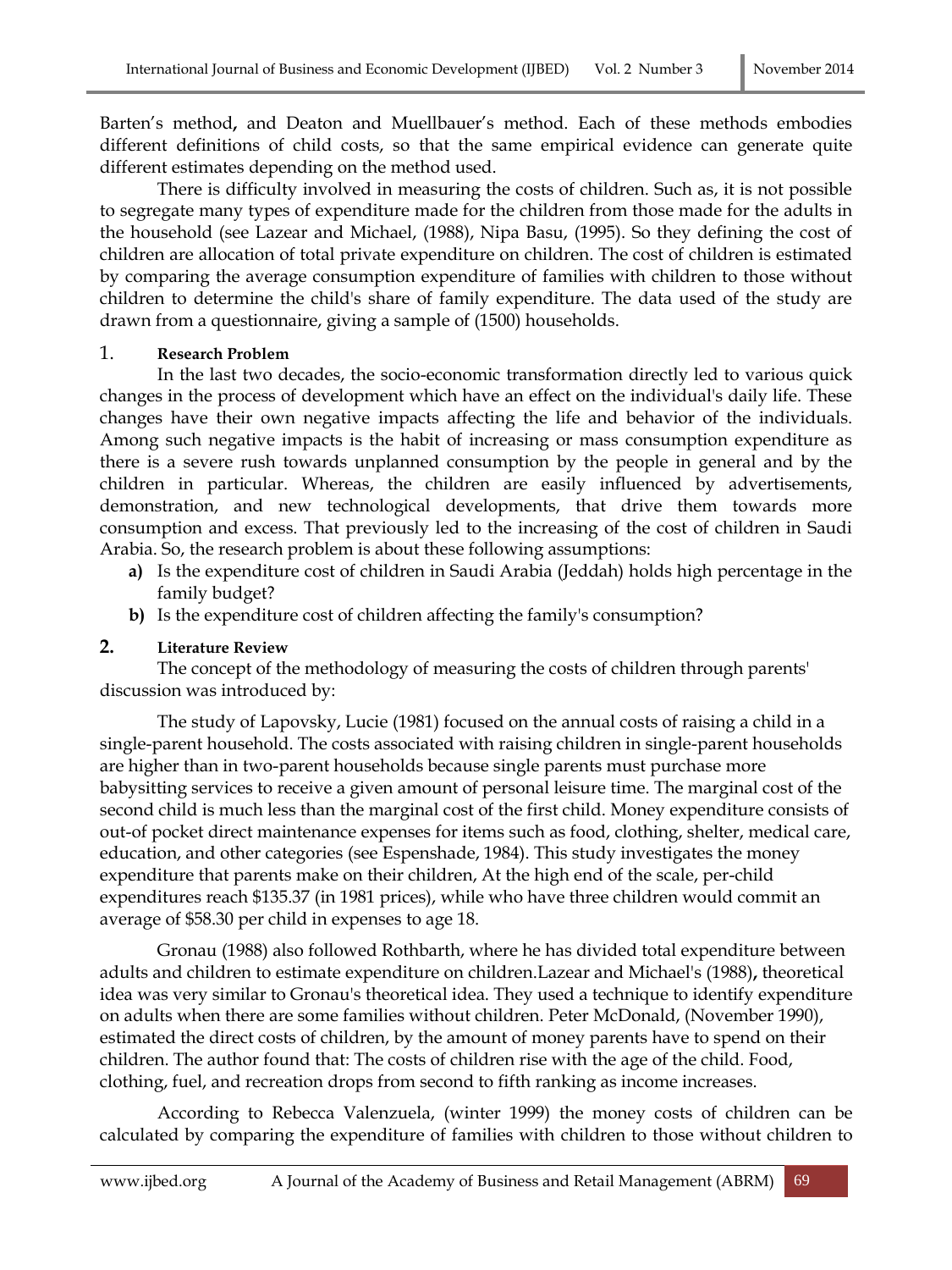determine the child's share of family expenditure In the end he found the family budget would have to be increased for the first child, by about 18% for two-parent families, and by about 22% for single-parent families. Also the first child has a significantly higher budget requirement of 38% to meet the child's housing needs. The Ann Harding and Richard Percival's (spring/summer 1999) study estimated the private costs of children in 1993-94. The cost of a single child on an average amounted to between 11 and 17% of family income, for two children 20 to 33% of family income and for three children it is about 27 to 48%.

By Richard Percival and Ann Harding (2000). The cost of children is defined in this study as parental expenditure on children up to 17 years of age. The cost of a child was found to be lowest for children in the youngest age group (0-4 year olds). The cost was highest for children in the oldest age group (15-17 year olds). Donald Hirsch, Liz Sutton and Jacqueline Beckhelling (2012), analysis shows for the first time and in a strong way how much it costs to provide children with a minimum level of participation in society, as well as catering for their needs in terms of food, clothes and shelter. Many children's costs tend to rise, which is balanced with the cost of childcare decreasing as the child grows. The abrupt rise in food and childcare prices compared to inflation has made the spending needs change.

Christopher A. Sarlo ( 2013), reviews current approaches to estimate the child costs. The objective of this paper is to find, at least, a base level of annual child costs that would need to be covered for the healthy development of the child. The cost of raising a child is defined as the cash outlay "marginal" costs that parents spend when they add a child ( age 12-18 years ), to their household. The cost of children was measured using an expenditure survey that reports private expenditure on the children as a whole (The large survey approach). Engel's method was also used quite effectively by the researcher. Prevailing estimates of the cost of a child for Canada and the United States, currently, tend to be in the range of \$10,000 to \$15,000 per annum. These cost estimates have a distinct middle class bias and do not reflect the reality of raising children in lower income and newer immigrant households. Also, this paper finds that an annual outlay by using the budget standard approach was \$3,000 to \$4,500 per year depending on the age of the child. These cost estimates exclude any savings strategies such as home gardens, sewing and knitting clothing, couponing and taking advantage of sales, own repair and maintenance work in the home, etc. However, parents will spend more on their child depending on such factors as after-tax income, perception of economic security, additional obligations, parenting style, marital situation, and time preference.

#### 3. **Significance of the Research**

There are important reasons for knowing the cost of a child, particularly in the economic and social policy areas. For example, the estimated proportion of expenditure cost of a child is directly relevant in setting levels of child-support payments following divorce cases. Also, there is a link between family size and the cost of childcare. So that, the purpose is to discover how much is spent by parents on their children's upbringing and to what extent they conform to this theory. Wherefore, estimating the proportion of spending on children helps for future parent's questions about expenses related to a child (fertility rate). A measure of the cost of children is also helpful for the policy makers as to: Estimating the needs for low income families; for drawing the poverty line; Get information about the economic situation of families with children regard to the income distribution; Determine the consumption demand on the goods and services. Moreover, the significance for estimating the cost of children in Saudi Arabia is the high percentage of population under 20. The researcher illustrates that by table (1) and figure (1): The table and figure, notice the percentage of children under (20) is (55.6%), while the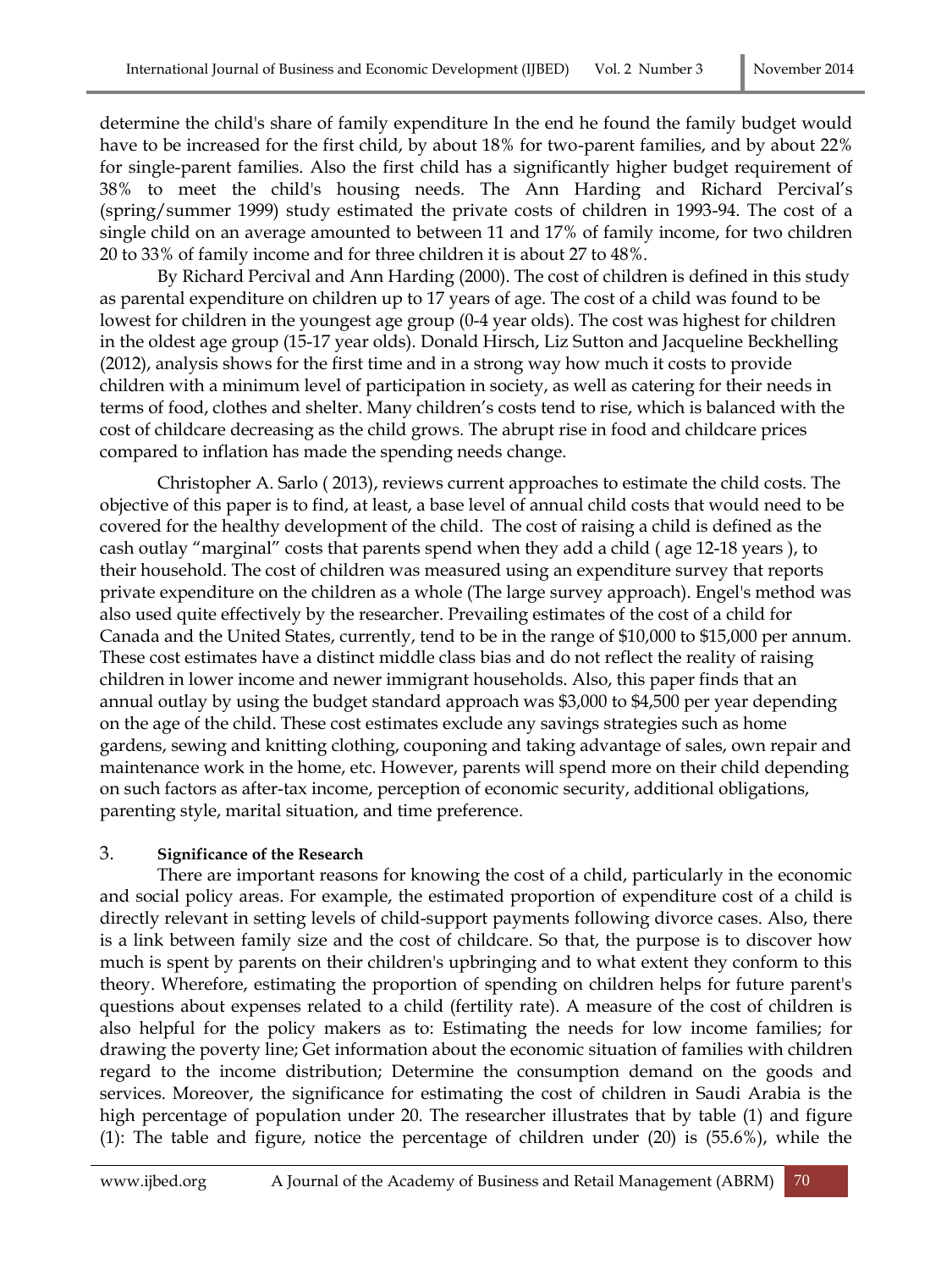percentage of children in school age (5-19) is almost (39%).And the biggest number is to age group (5-9). However, the segment of population less than 20 years old is of special important since it is considered as one of the most important human resources in any society. That advancement and development take various, main and substantial aspects such as the continuous provision and development of services and fundamental environment in connection with education, health and entertainment; consequently emerged the seriousness and importance accounting the cost of children in Saudi Arabia to face the increase demand of commodities.

| Age         | Saudis | Percentage | Age    | Saudis | Percentage |
|-------------|--------|------------|--------|--------|------------|
| Groups      |        |            | Groups |        |            |
| Less than 1 | 6306   | 3.5%       | 45-49  | 5810   | 3.2%       |
| $1-4$       | 23863  | 13.3%      | 50-54  | 4296   | 2.4%       |
| $5-9$       | 26705  | 14.9%      | 55-59  | 3354   | 1.9%       |
| 10-14       | 23176  | 12.9%      | 60-64  | 2603   | 1.5%       |
| $15-19$     | 19763  | 11.02%     | 65-69  | 2004   | 1.1%       |
| $20 - 24$   | 16871  | 9.4%       | 70-74  | 1478   | 0.82%      |
| $25 - 29$   | 13913  | 7.8%       | 75-79  | 968    | 0.54%      |
| 30-34       | 11018  | 6.1%       | $80+$  | 784    | 0.45%      |
| 35-39       | 8919   | 5%         |        |        |            |
| 40-44       | 7441   | 4.2%       | Total  |        |            |

**Table (1) Population in Saudi Arabia (2011) Thousand People** Source: SAMA, Annual Reports, 1993-2012



Figure (1) Population distribution according to age group

Many consumption decisions by the families are perhaps actually taken by children requirements. Therefore, children have a strong impact on the consumption demand. Although, the subject of the consumption expenditure of Saudi families and the determination consumption function of the Saudi economy's have received much research and study, inversion the subject of the children's cost and the extent of its effect on the family's consumption and saving, which has not received its due research.

### *4. Research Objectives*

*The main objectives of this research are:*

- (1) To estimate the proportion of expenditure on children to family's income in Saudi Arabia by estimate the cost of children at school age in Saudi.
- (2) To measure the extent of the difference in cost of children regarding income, age and number of children
- (3) To determine the factors influencing the cost of children.
- (4) To determine the effect of the cost of children on family income.

### **5. Methodology of the Research**

### **a) Hypotheses**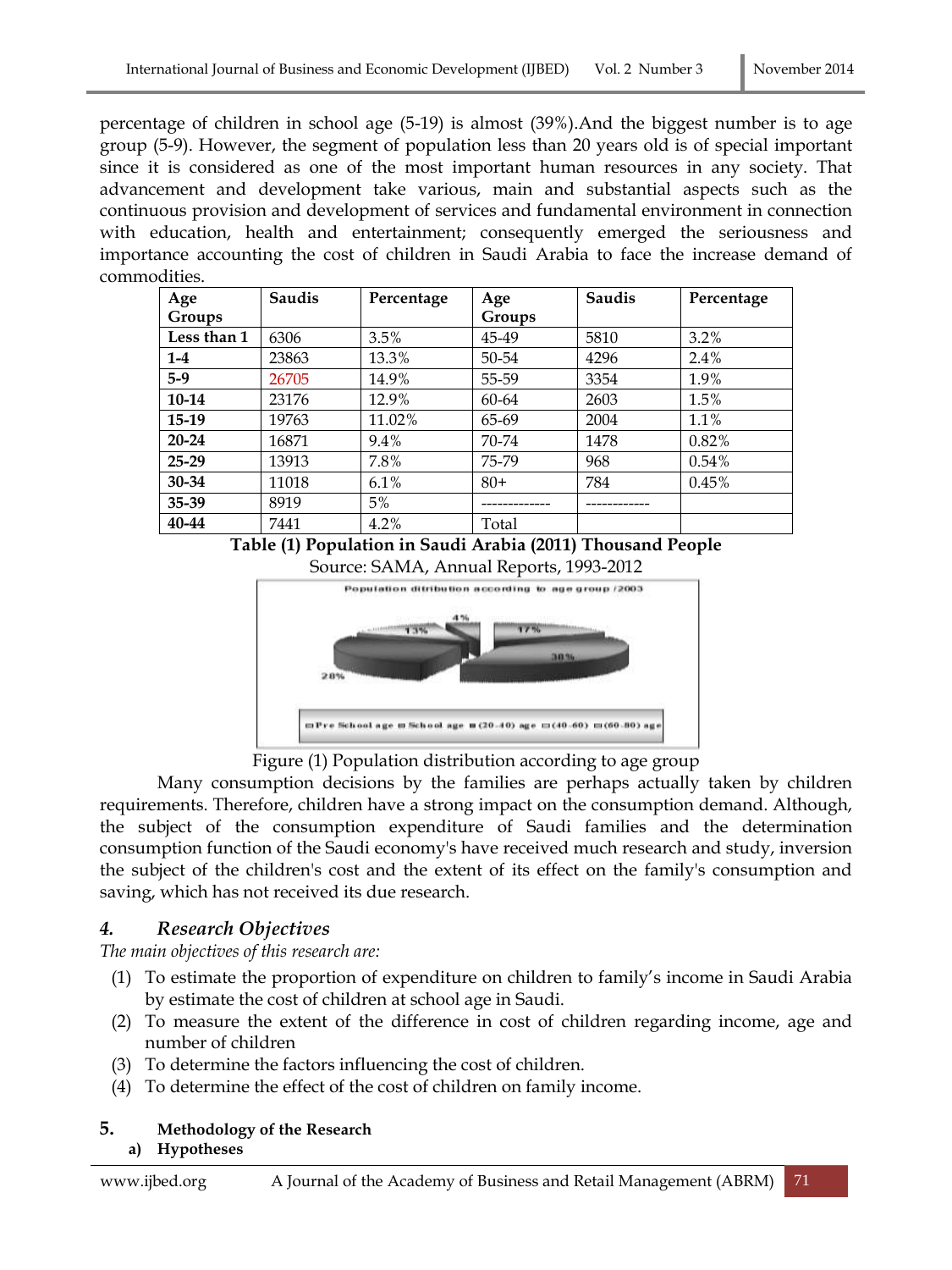The main hypotheses of the model are as follows:

- 1- The cost of children is influenced by their parents' income. Implies that the costs of children increase with the level of family income.
- 2- The influence of children increases when the number of children increases.
- 3- Families with the same level of income, the portion of cost for children, increases when the number of children increases.
- 4- Families with the same size and composition, the portion of cost for children decreases when the level of income increases.
	- 5- The influence of young children less than the influence of older children.
	- b) **Model**

The costs of children are estimated by comparing the average expenditure of families with children to those without children to determine the child's share of family expenditure. The cost of children is calculated by expenditure costs of children in Jeddah, Saudi Arabia. To evaluate the influence on the family budget based on the additional expenditures incurred by their parents. The estimation of the cost of children will be based on the Engle Curve Model. Also, the study will use "Budget Standards Approach" (Saunders, 1999) to measure the cost of children. Whereupon, this study determines that basic goods and necessity for children "basket" are: (food, clothing, transportation, health and leisure). Therefore, the estimated equation for this research is a quadratic logarithmic percentage share and per capita expenditure:

## $(X_B/F)/ = \alpha + \beta_1 ln(C/F) + \beta_2 (ln(C/F))^2 + \beta_3 lnF + \beta_4 (N_i) + \beta_5 NA + U$

Where  $(X_B)$  represents the household expenditure share of a basket or group of goods,  $(C)$  is the total household consumption expenditures and *(F)* is the family size. Where, (*NA*) is the number of adult in household. (*Ni*) the number of children clustered, in this study, into three categories according to the school ages:  $(N_1)$  is the number of children in elementary school ages (6-11),  $(N_2)$  is the number of children in intermediate school ages (12-14) and  $(N_3)$  is the number of children in high school ages (15-18) "teenager".

### **6. Research Limitations**

In Saudi society, several major difficulties hindered the research progress. The foremost is the common problem of finding complete and recent statistical data. Also, the data are not available for variable such as: consumption expenditure of family by different between families with children and families without children. This is one reason that why this study was carried out in Jeddah. Jeddah city is the major sea port of the country and the main access to the holy cities and is considered as the main commercial centre in the country. All these factors and others led to development acceleration in the city and made it an attractive centre for a large number of migrants from different parts of the country. Jeddah was and is the major channel for the communication with the outside world. This early exposure has brought with it some cultural changes in the city population. Therefore, Jeddah is historically and economically important. In this sense, Jeddah is in the front-line of house in Saudi Arabia, and what is happening there may well presage likely development in other parts of the country. (AL-Ghamdi, S.Mohammed, 1991).

### **7. Background of the Research**

### **a) Justification for Studying Expenditure Cost of Children?**

The characteristics of the populations have very strong affect on the economy. Many economy activities are related indirectly to demographic characteristics such as population growth, fertility rate, mortality rate and the age structure of populations. Therefore the policy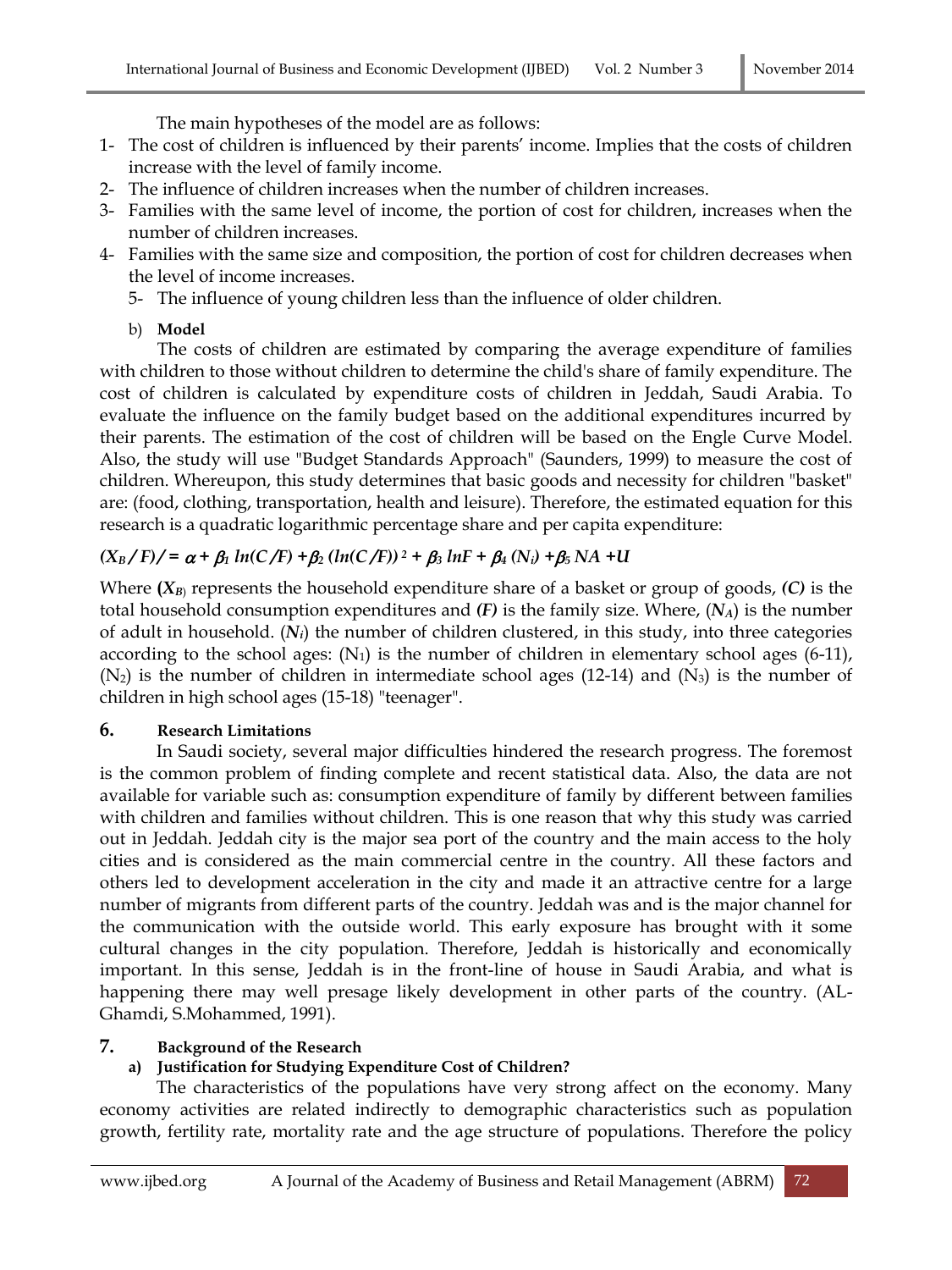makers have begun to realize the costs of maintaining families, varying in size and composition, at a suitable standard of living (Farahat Ahmed, 1986).

The table (1-2) illustrates the International Demographic Characteristics trends compared with the important Demographic Characteristics and development changes occurred in the kingdom of Saudi Arabia. The table shows that great increase in the population growth rate in the Saudi Arabia is due to different factors. Firstly, the increase of the fertility rate in Saudi women, that reached to (7.3) during the period (1970-1985), compared with the international average of (4) children for each women. Which further declined to (6.2), in (1995-2000), but the rate is still high compared with the international rate of (2.8) child for each woman.

However, the high fertility of Saudi Arabia, still it produces a large proportion of children and a small proportion in consequence of adults in the economically productive age range almost (55.6) per cent of the population of Saudi Arabia is under the age of twenty . In contrast to a maximum of twenty five to thirty per cent in other developed countries. Also, differences in mortality among countries, whether developed or not, have only a slight effect on the age distribution of the population, specifically the proportion of population under twenty years old. So, the population of Saudi Arabia is very young. (World Bank, 2010). These characteristics of the populations in Saudi Arabia emphasize to important estimation of the expenditure cost of children. Particular, children share a bigger percentage in the populations in Saudi Arabia.

|                               | Year      | Saudi<br>Arabia | Arab<br>Country | Developme<br>nt Country | The World |
|-------------------------------|-----------|-----------------|-----------------|-------------------------|-----------|
|                               |           |                 |                 |                         |           |
| <b>Growth Rate</b>            | 1975-2000 | 4.1             | 2.7             | 1.9                     | 1.6       |
|                               | 2000-2015 | 3.0             | 2.0             | 1.4                     | 1.2       |
| <b>Fertility Rate</b>         | 1970-1975 | 7.3             | 6.5             | 5.4                     | 4.5       |
|                               | 1995-2000 | 6.2             | 4.1             | 3.1                     | 2.8       |
| Population                    | 2000      | 42.9            | 37.6            | 32.7                    | 29.9      |
| Under (15) years              | 2015      | 38.6            | 32.2            | 28.1                    | 25.8      |
| Population<br>of              | 2000      | 3.0             | 3.7             | 5.1                     | 6.9       |
| $(60)$ and over               | 2015      | 4.4             | 4.6             | 6.4                     | 8.3       |
| Mortality rate of             | 1970      | 118             | 132             | 108                     | 96        |
| infants                       | 2000      | 24              | 46              | 61                      | 56        |
| Mortality<br>rate             | 1970      | 185             | 204             | 166                     | 146       |
| children<br>for<br>Under five | 2000      | 29              | 61              | 89                      | 81        |

Table (2) Demographic Characteristics of Saudi Arabia Nation Compared with other Nation of the World Source: SAMA, Annual Reports, 1993-2010

Moreover, the age distribution data of the inhabitants, shows that the category under 15 is the most of the different age categories, as illustrated in the previous table and continues to be the highest among the different age categories, representing (42.9) in (2001). It is the highest compared with the rest of the countries in the world. Despite the decrease of the rate to (38.6) nevertheless it represents the highest in the world.

#### b) **Concepts and definitions of what is the cost of children?**

There can be no single answer to the question, what does children cost? It is a question that is asked in many different contexts to refer to many different "costs". Browning (1992), draws a useful distinction between four types of question included in the apparently simple one, *viz*: what is the cost of a child? Thus it is illustrated that four distinct questions are being defined for determining the costs of children. These are: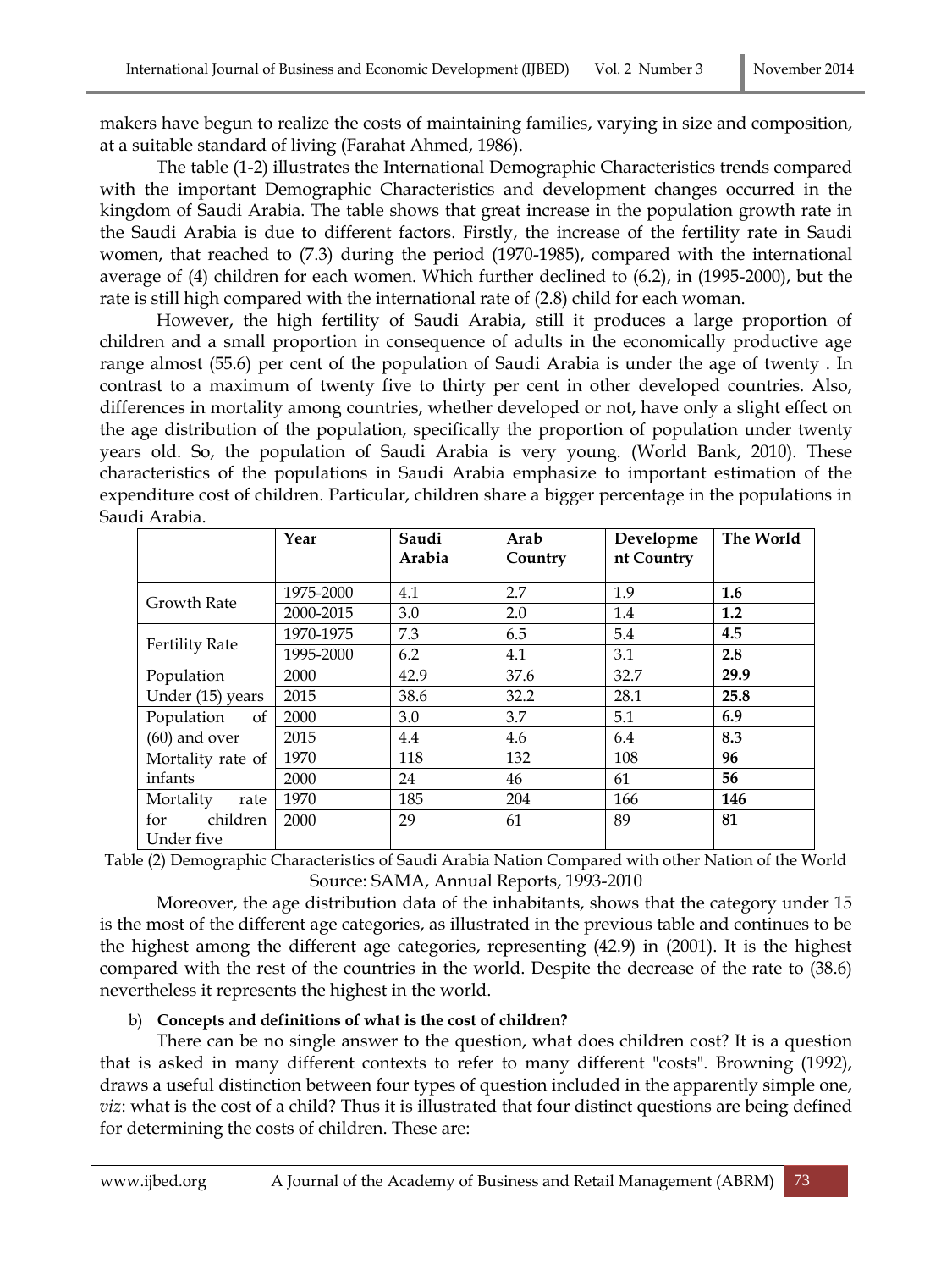### **i. The needs question:**

How much does it cost for a family with 'children needs' compared to a childless family? Discussion of needs lends itself naturally to prescriptive judgments on how much children cost. In this approach a bundle of goods deemed necessary for the maintenance of a child is prescribed and then their costs calculated.

### **ii. The iso-welfare question:**

How much does a family with children require, for being as well off as a family with no children? As can be clearly seen from the above, the iso-welfare question explicitly considers only the welfare of the parents. Of course, this has implications for the welfare of their children too. The technique for this method imputes the same welfare level to households (families with children and families without children) that have the same level of consumption of goods.

### **iii. The consumption question:**

How do children affect the expenditure patterns of a household? Or how much more do parents spend when their children are living with them (as opposed to before they are born or after they have left home).This involves asking children what they think they need to spend on selected budget items or services (consumption part).

### **iv. The expenditure question:**

How much do parents spend on their children? This is based on a large survey, such as the Family Expenditure Survey, of families on what they actually spend. In this approach the cost of children can be estimated by comparing the expenditure of families with children to those without children. This is done to determine the child's share of family expenditure.

### **c) The two main methods of calculating the cost of children:**

The most popular methods for calculating the cost of children are: Engel's food share method**,** Rothbarth's adult goods method. Each of these methods embodies different definitions of child costs, so that the same empirical evidence can generate quite different estimates depending on the method used.

### **(1) Engel's Food Share Method:**

The first most commonly used method was suggested by Engel (1895). The observation suggested that the share of food could be used as an indirect indicator of welfare. Thus, according to Engel's methodology, a household is considered to be at the same level of welfare, before and after the birth of a child, if it is spending the same share of its budget on food. His method rests on the supposition that the standard of living of adults is correctly indicated by the share of the household budget committed to food. Given this, the cost of a newborn child can be measured by calculating the difference between a household with one child and a household with no child. The plausibility of Engel's assumption seems to be based on the empirical evidence that:

- i. For households of the same demographic composition, the food share varies inversely with income or total expenditure (Engel's Low).
- ii. For households with the same income or total expenditure level, the food share is an increasing function of the number of children. (Deaton 1981, Deaton and Muellbauer 1986, Conniffe 1992, Van Praag and Warnaar 1997, Banks and Johnson 1993, Murthi 1994, Lyssiotou 1997).

Figure (2), shows explicitly the calculate child costs. At expenditure level C1, the food share of total expenditure of a couple family with a single child (Family-1) would be PF1 (point A1). A couple without children (Family-2) would have the same food share at expenditure level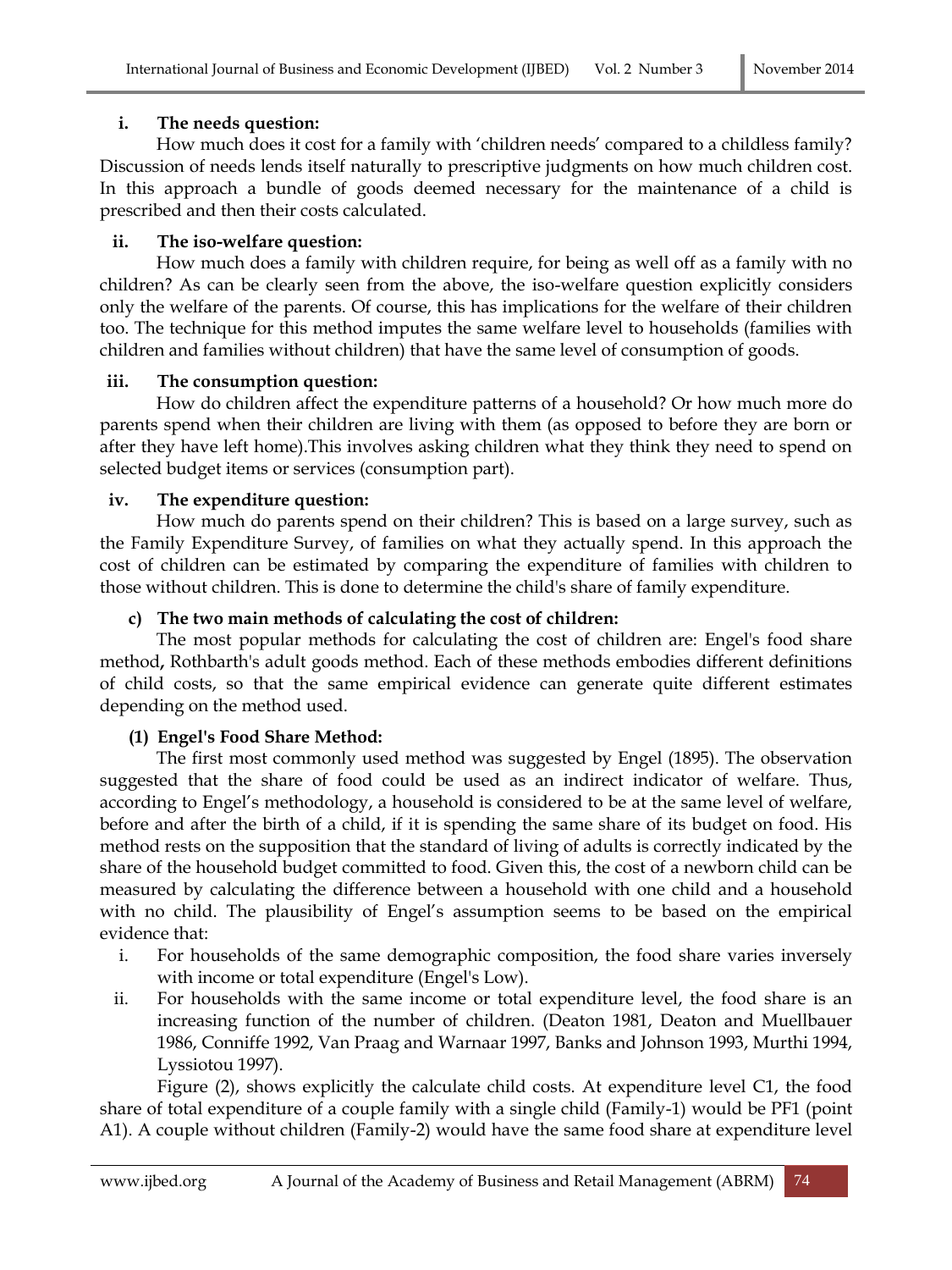of C2 (point A2). Thus, the methodology suggests that the cost of the child in (Family-1) is C1- C2.

Clearly, if the assumptions underlying this method are reasonable and can be accepted, it has several advantages. These have been summarized by (Van der Gaag, 1981) as:



Source: Deaton Angus and John Muellbauer, 1980.

Figure (2). Engel method to calculate the cost of children

1) The inherent plausibility of the measure given that food needs is likely to have first call on the incomes of most families.

2) It is a measure that is easy to estimate.

However, the assumptions underlying the use of an Engel estimator to calculate the cost of children have attracted a range of criticisms. One is that the main argument used in its favour (that is, basic needs are met first from a family's income) should logically see it extended to also include other basic necessities, such as housing, clothing and transportation. Arguably, doing so should better establish the link between relative household consumption and relative well being (Van der Gaag, 1981). So, Engel's cost of a child is a special case of a more general method known as the *iso-prop (IB)* method (Browning 1992, Blackorby and Donaldson 1996). According to the iso-prop cost function, the budget shares independent of demographic characteristics and prices.

The model used by Prais and Houthakker (*PH*) (1955) was the first attempt to generalize the model of Engel to permit the effects of demographic composition to vary between commodities. Under this model it is assumed that the consumption of particular commodities in different families will be influenced by both a commodity specific equivalence scale, and a general income scale. Afterwards Barten (1964) model was used; it also introduced commodity specific equivalence scales to deflate commodity quantities for different family types. Rather, the different commodities in different family types have an effect akin to changes in the prices of those goods.

### **(2) Rothbarth's Adult Goods Method:**

One of the criticisms of the use of the Engel estimator in estimating the cost of children holds that the best measure should be one that is related to changes in the consumption of parents. Essentially, the cost of a child is the variation in the previous consumption of their parents, all else having remained the same. This suggests a measure that estimates the proportion of family income append on adult' goods (Williams, Price and Venohr, 1993). Such a method was known as the Rothbarth method (Erwin Rothbarth, 1943). So, the other equally famous measure of the cost of children is Rothbarth's (1943).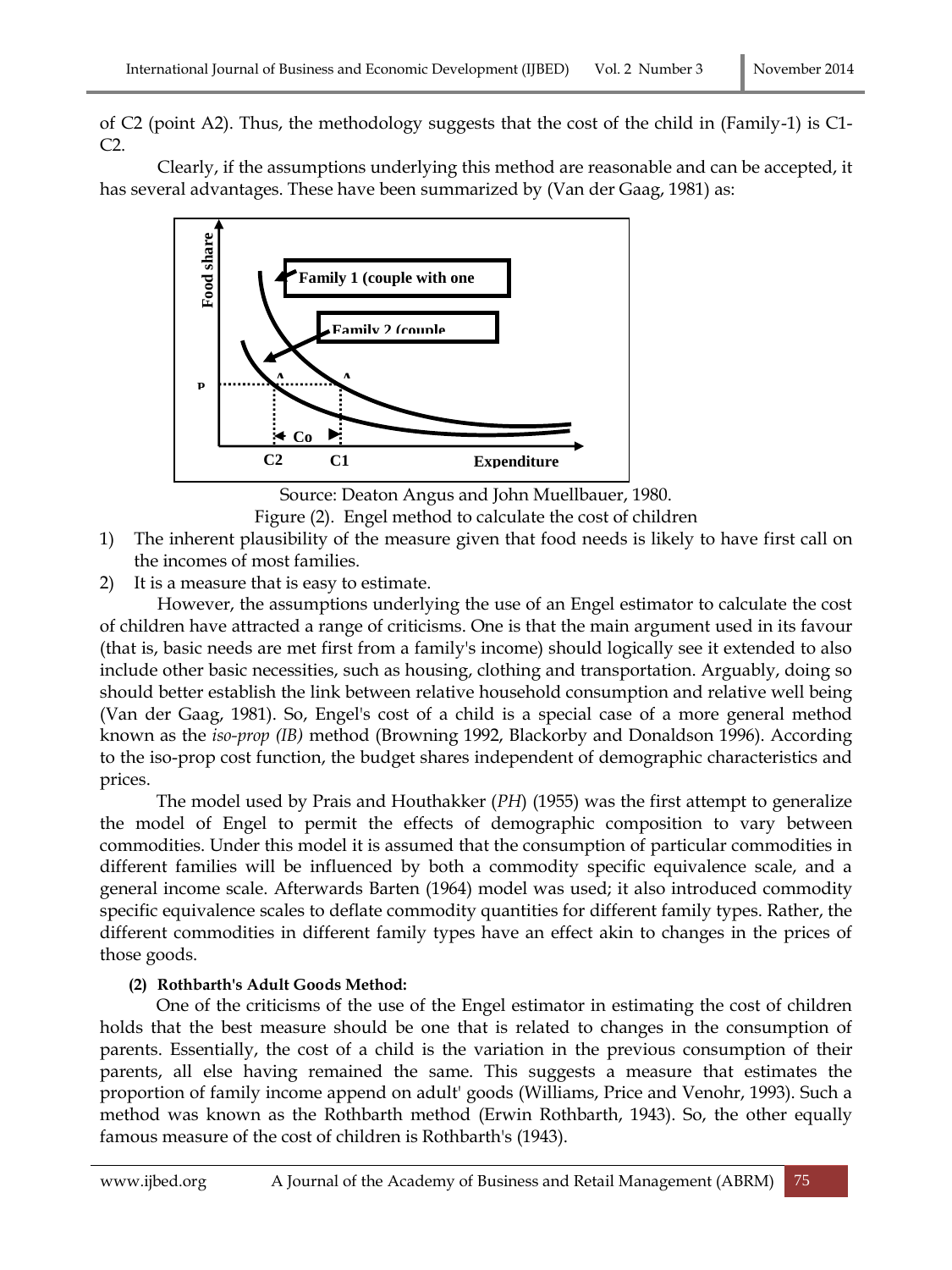Practically, the only difference between Rothbarth models, to the Engel model is that the measure used to establish comparable household living standards is the level of expenditure on a particular good rather than its share of total expenditure. Rothbarth's model became very popular and has been used by several (See Henderson '1949-50 and 1950-51', Espenshade 1973, Nicholson 1976, Lazearand and Michael 1988, Gronau 1991). This method assumes the total expenditure to be the absolute amount spent on adult goods. He identified his estimate of child costs by prior selection of a group of adult goods, the total expenditure on which correctly indicates adult welfare.In other words, the Rothbarth scale is based on the assumption that the welfare of an adult is directly linked to the level of expenditure on "adult goods". This implies that the consumption preferences of parents are separable from those of children. Therefore, a couple with children would have to receive compensation in order to restore the level of expenditure for adult goods that the couple would maintain during situation without children.

In this methodology the indicator of utility is the consumption of a set of strictly adult goods. Consumption by adults is not directly observable from a budget survey. However, there are certain commodities, like alcohol, tobacco and adult clothing that can be safely assumed to be consumed by adults. If a family spends the same amount on strictly adult goods before and after the birth of a child, it is assumed to be at the same level of welfare in both situations. Given this, the Rothbarth equivalence scale is derived as the ratio between the expenditure of households with the same share of adult goods.

Finally, in empirical studies, the cost of child can be measured by calculating the difference of the adult goods between a household with one child and a household with no child. Figure (3) shows how expenditure on the adult goods is used to calculate child cost. In this instance, the expenditure curves rise with the assumption that, as family expenditure increases, so will their expenditure on adult goods. As well, it can be seen that the expenditure curve for the family with no children lies above the curve of the family with children. This reflects the method's assumption that the additional costs associated with the presence of children will result in less expenditure by adults on goods that are solely for their consumption. At expenditure level C1, the expenditure of a couple with a single child.



Figure (3). Rothbarth method to calculate the cost of children

(Family 1) on adult goods would be E1 (point A1). One without children (Family 2) would have the same expenditure on adult goods at a level of C2 (point A2). Again, the cost of the child in family (1) is estimated as C1-C2 (Banks James and Paul Johnson, 1993).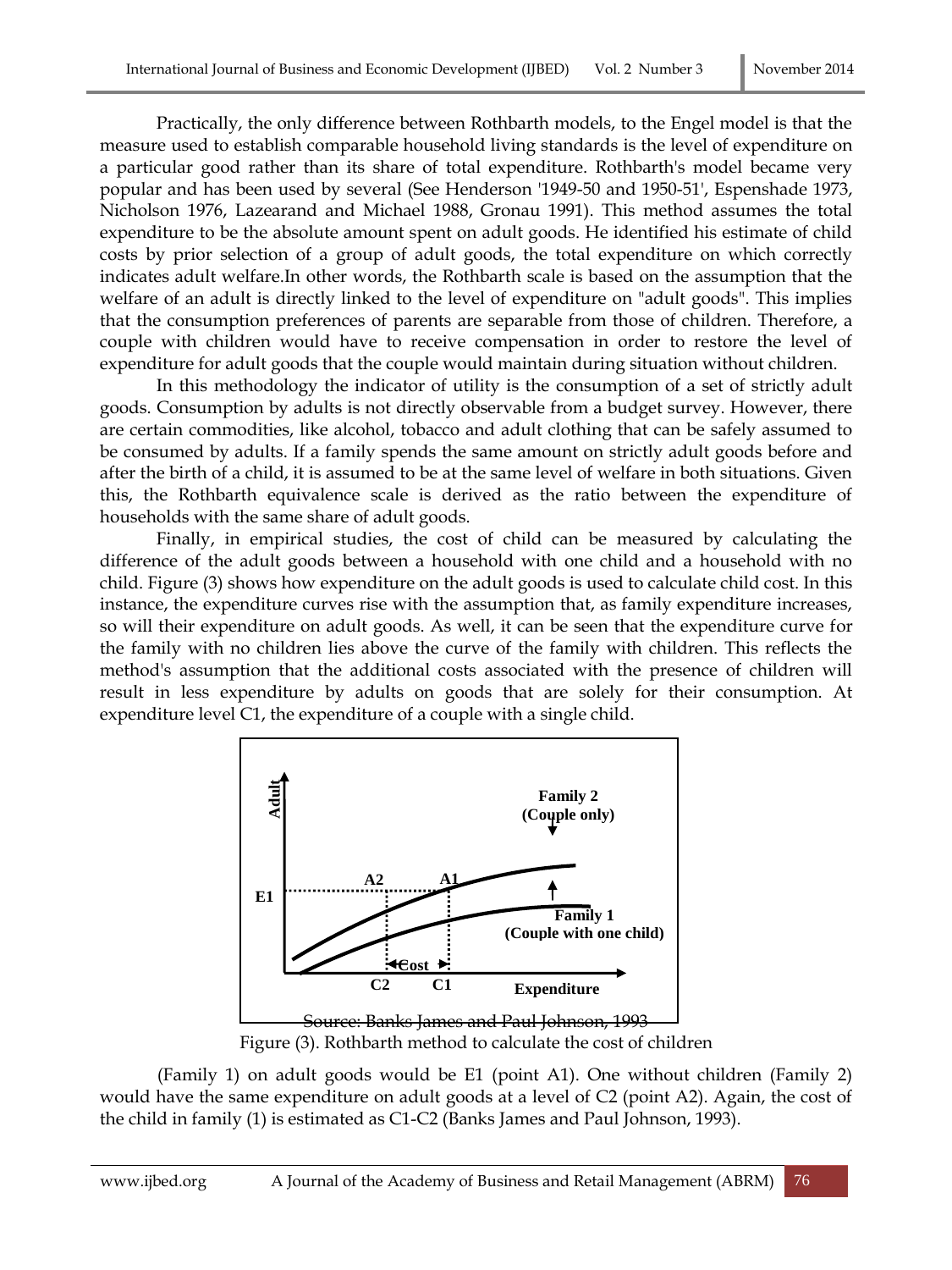Subsequently, in the special case that children consume only food, and non food goods are related as adult goods. Deaton and Muellbuer (1986) show that Engel scales are greater than the Rothbarth scales. According to these authors, if a monetary compensation for the birth of a child is given on basis of the Rothbarth method so that the initial level of expenditure for adult goods is restored, the amount of total disposable expenditure increase but the level of non food expenditure remains unaltered. It follows that the food share increases in relative terms.

Moreover Rothbarth and Engel scales are based on the observed consumption of a single good from which we deduce the general welfare level of the household. For this reason, Deaton and Muellbuer (1986) show that Engel method will overestimate the cost of children and the Rothbarth method underestimate the cost of children.

As a consequence, the reason to be Engel method provides an overestimate of the cost of children and Rothbarth method provides an underestimate of the cost of children are not identical across different commodity groups, demographic composition and changes in the prices {Deaton and Muellbuer (1986)}. Such as that, the equivalence scale researcher were development the Engel method or Rothbarth method for estimate the cost of children, by included different commodity groups, demographic composition and changes in the prices.

#### d) **Different approaches for measuring the cost of children:**

There are different approaches that have been used to measure the cost of children (see Peter McDonald, 1990).

#### **i. The Large Survey Approach:**

This is based on a large survey on what families actually spend, such as the Family Expenditure Survey. In this approach the cost of children can be estimated by comparing the household expenditure of a couple with children with that of a couple of the same age without children who have an equivalent standard of living.

### **ii. The Opinion Surveys Approach:**

With the opinion survey approach, the researcher simply asks a representative sample of families how much it costs to keep their children. This involves in knowing what they think they need to spend on selected budget items or services according to the ages of children and their number in a family. Little wonder that the opinion survey approach is regarded as being unlikely to produce reliable estimates.

### **iii. The Budget Standard Approach:**

A characteristic of this approach is that normative judgment is used to create a basket of goods and services which represent the type of commodities, quantities and quality of family consumption. Budget standards are among the oldest methodological tools in the social sciences. With the budget approach, the researcher specifies a standard "basket" of goods that a child of a given age and sex, would need. This method has two main difficulties: what should be included in the basket, and how much do the items in the basket cost? Despite these problems, the basket of goods approach is likely to be far better and more widely used.

There are a number of processes which are used to arrive at the child's itemized budget.

- **(1)** The individual item method: This is most commonly used in developing a child's budget standard. It establishes a set of individual child requirements, such as clothing, shoes, etc, leaving adults responsible for them and shared or fixed household costs, to overcome the problems of those basket items.
- **(2)** The per capita method: This is useful for estimating consumption which is shared by all family members and where the distribution of the consumption for individuals in the family is unknown.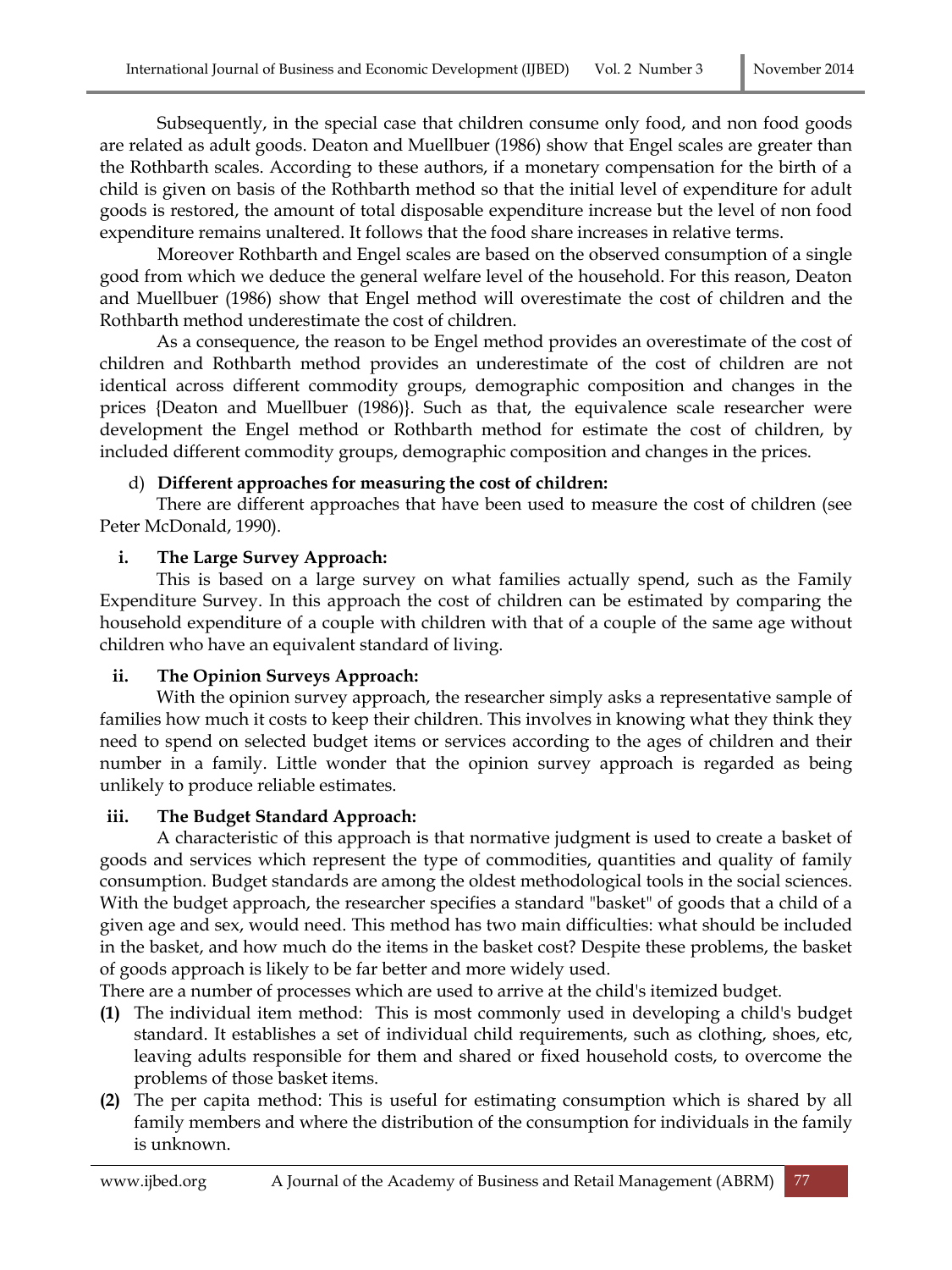**(3)** The differential calculation method: The difference in spending between a childless family and a family with children for similar items of consumption is the extra cost of a child. This extra cost is shared among the children in a family.

#### **iv. The Utility Approach:**

In this approach, the cost of a child is measured by comparing utility levels of a household before and after the birth of a child. Since parents are the only ones present in both situations, therefore only parent's utility is considered. Parents get utility from their own consumption and their children's consumption. This approach is always used to estimate the cost of children from the aspect of welfare point.

#### e) **Some Difficulties in Measuring the Cost of Children:**

There are some of the difficulties faced the econometricians who trying to measure the cost of children using an expenditure survey that reports expenditure on the family as a whole {see Lazear and Michael (1988), Nipa Basu (1995)} such as:

- **(1)** Measurement of the apportionment of private goods (example: Who used the bar of soap?)
- **(2)** Measurement of the apportionment of public goods in the household (example: Which family member got what amount of the amount of the expenditure on the electricity or water?).
- **(3)** Measurement of the allocation of non-pecuniary resources (such as leisure time or the use of the extra room in the house)
- **(4)** Measurement of the family externalities (i.e. measurement of the joy or satisfaction to one member from the consumption or gain in wellbeing of another).

#### **8. Findings**

Our results are therefore based on the cost of each child was found to rise with family incomes. Thus, the study shows that the cost of a single child averaged between 22-27 per cent of family income, for two children 32-45 per cent of family income and, for three children, about 38-59 per cent (see table 4).

The sample families' opinion indicated the three most important factors that influenced children's expenditure cost were: friends and relatives, followed by TV advertisements, and lastly, parents' consumption habits.

Furthermore, the cost of the first child is the greatest across all incomes, the additional costs of each child diverged as incomes rose. So the marginal cost of the second child was always lower than that of the first, while the marginal cost of the third child was lower even. In addition, more than three quarters (75.9%) the sample families feel the children cause a financial burden to them. On the other hand, 24.1%, a little less than a quarter answered with NO, shown in figure (4). As a consequence, this result emphasizes the assumption of the research. Likewise, the most expenditure aspects of the children are: Fast food came at the first place among the most three expenditure aspects of the children, followed by clothes and toys in the second and third places.

| Family |              | Number of children  |  |  |  |  |  |  |
|--------|--------------|---------------------|--|--|--|--|--|--|
| mcome  | Average      |                     |  |  |  |  |  |  |
| level  | <i>ncome</i> | $\mathbf{O}/$<br>7ο |  |  |  |  |  |  |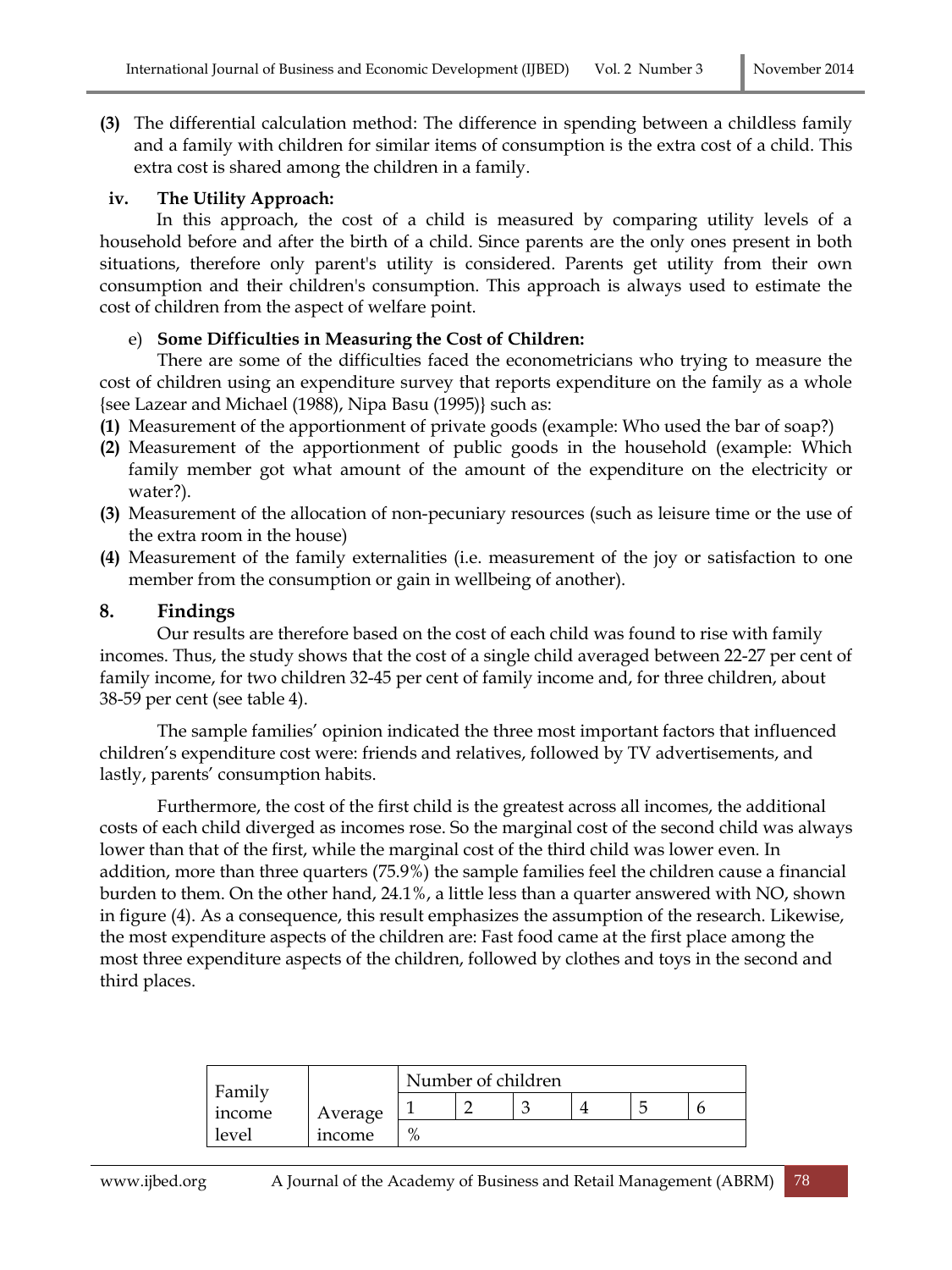| 1(Bottom)      | 4310  | 26.8 | 45.0 | 58.6 | 65.2 | 68.6 | 70.0 |
|----------------|-------|------|------|------|------|------|------|
| າ              | 9210  | 25.4 | 40.2 | 50.5 | 55.2 | 57.3 | 57.7 |
| 3              | 13380 | 25.0 | 38.5 | 47.6 | 51.6 | 53.2 | 53.4 |
| $\overline{4}$ | 19380 | 24.4 | 36.6 | 44.6 | 48.0 | 49.2 | 49.2 |
| 5(Top)         | 34640 | 22.0 | 31.9 | 38.1 | 40.6 | 41.5 | 41.3 |

**Table (4) Estimated average costs of children, as a proportion of income, by number of children and gross family income quintile**

| Family    |         |                        | Age of Child group      |               |  |  |
|-----------|---------|------------------------|-------------------------|---------------|--|--|
| income    | Average | $(6-11 \text{ years})$ | $(12-14 \text{ years})$ | $15-18$ years |  |  |
| level     | income  | $\%$                   |                         |               |  |  |
| 1(Bottom) | 4310    | 23.9                   | 27.3                    | 29.0          |  |  |
| 2         | 9210    | 23.1                   | 25.7                    | 26.4          |  |  |
| 3         | 13380   | 23.0                   | 25.2                    | 25.7          |  |  |
| 4         | 19380   | 22.5                   | 24.5                    | 24.8          |  |  |
| 5(Top)    | 34640   | 20.5                   | 22.0                    | 22.1          |  |  |

Table (5) Estimated average costs of a single child as a proportion of total family income, by age of child **9. Perception of Cost of Children**

Regarding child consumption, sample families were asked whether children cause a financial burden on them. More than three-quarters replied (yes), a percentage of 75.9%. On the other hand, 24.1%, a little less than a quarter, answered (no). This is shown in Table 6. As a consequence, this result emphasizes the assumption of the research.

| <b>Children Constitute high cost</b> | Frequency | $\frac{0}{0}$ |
|--------------------------------------|-----------|---------------|
| Yes                                  | 1138      | 75.9          |
| No                                   | 362       | 24.1          |
| Total                                | 1500      | 100.0         |





**Figure (4) Children constitute a high cost**

### *10. Contribution of Research*

With increased mobility and expansion of opportunities stemming from the processes of urbanization and industrialization, people give more attention to timing and planning their lifestyles. One of the most important reasons for looking at the intra-household allocation of resources in Saudi Arabia is because children's expenditure cost is important. Children consume some of the commodities purchased by the household, they receive care and domestic services provided by their parents, and receive services directly provided or subsidized by the government (for example, education and health).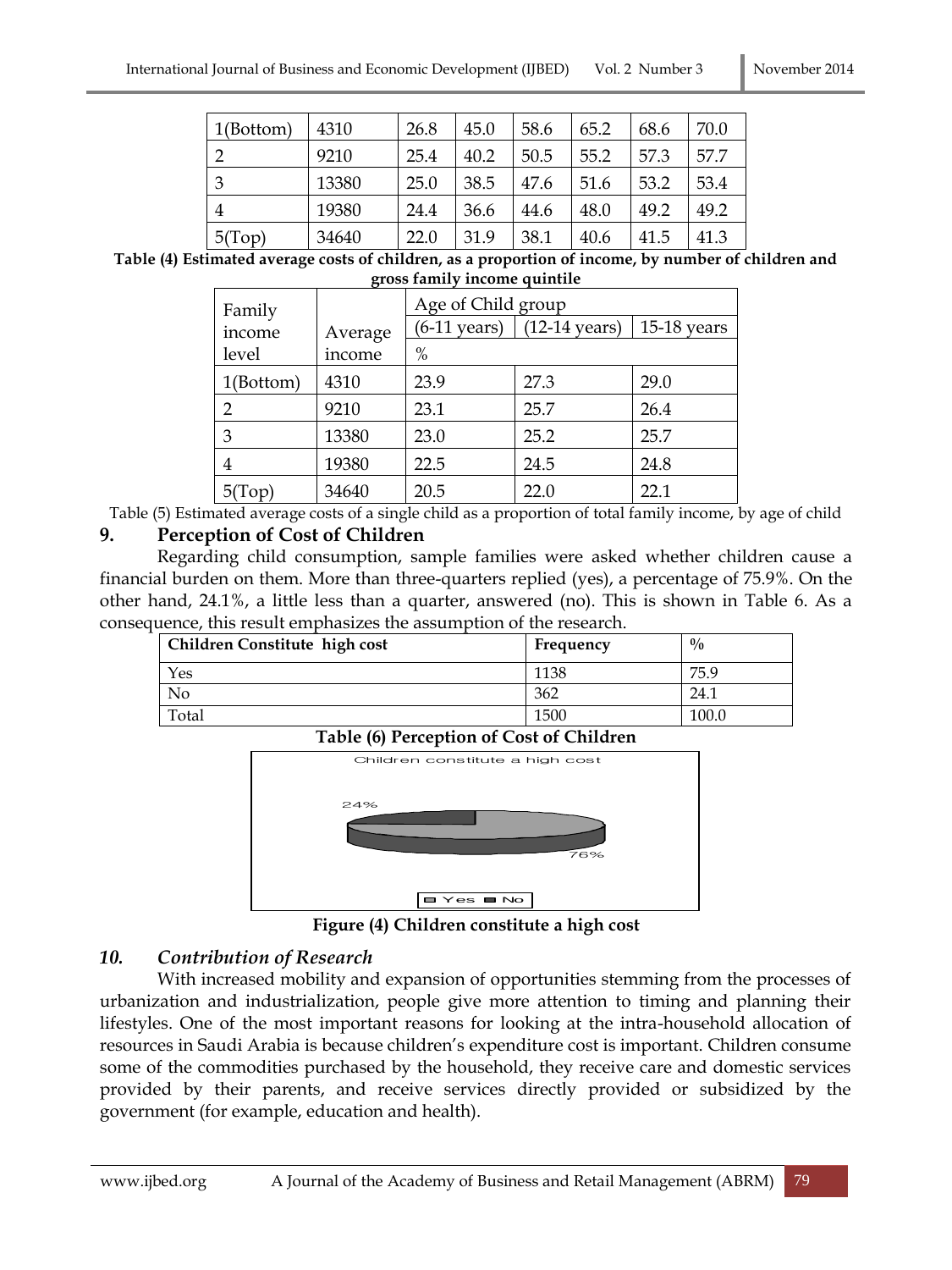Estimates of the cost of children in Saudi Arabia may be used to assess the additional costs faced by parents in families with children compared to other family types, and the relative assistance that the government provides to families with children compared to those without. Other possible uses include assessing the appropriateness of the current child, providing budgeting advice to families with children, and investigating poverty and the living standards of families with children. Furthermore, this study is the first quantitative examination the proportion of expenditure on children to family's income in Saudi Arabia by estimate the cost of children in Saudi Arabia.

#### **11. Implication of Research**

### **a) Implications of Cost of Children for Families**

How might families use cost estimates in their decisions about having children? Much family decision-making is shaped by the environmental settings in which the family functions. So estimates of the cost of children may be used to ensure that families have enough income to maintain an adequate standard of living, be able to live with dignity in our society, and that the costs of children are fairly distributed among those who receive the benefits of children. However, estimates are highly contentious in the assumptions on which they are made, and the reliability of the estimates. Estimates also vary greatly, depending on the components that are included, and it is therefore important that estimates are clear about what costs they do or do not include.

#### **b) Implications of Cost of Children for Policy Makers:**

The cost of children at the micro-level is one of the socio-economic factors which influence other factors at the macro-level and form a whole complex of interacting factors, and are indirectly responsible for changes in fertility level. Some of these factors are levels of education, urbanization, industrialization, modernization, social mobility, and employment of women. Child costs are particularly important, and must be manageable for the government population programmes to improve human welfare. In addition, government education programmes and social security programmes will all affect the cost of children. The justification for these programmes has to be made in terms of their abilities to enhance the quality and standards of living of parents and children alike. In other words, these programmes must enhance human welfare.

It is generally accepted that the social dimension of development should be integrated at the micro level in order to ensure that policy interventions are effectively targeted to the neediest and most vulnerable groups of the population. So the policy exercise has to have the ambition of, firstly, improving knowledge on how to use both approximate and exact estimates of cost of children, and secondly, widening the informational basis for the optimal design of future demand for commodities and services.

#### **12. Conclusion and Recommendation**

The economic boom in the Saudi Arabia in the seventies and the tremendous world-wide rise in oil prices had a great affect not only on the dominance of the oil sectors, but on all aspect of the Saudi national economy, furthermore consumption expenditure for Saudi individual's (particularly children). Therefore, this study has estimated the proportion of expenditure on children, to family's income in Saudi Arabia by estimating the cost of children; where the expenditure costs of children were defined as parental expenditures on children up to 18 years of age. The level of expenditure was determined by comparing the average expenditures of couple families with and without children at the same standard of living. The measure of the material standard of living is the proportion of total expenditure spent on a basket of goods that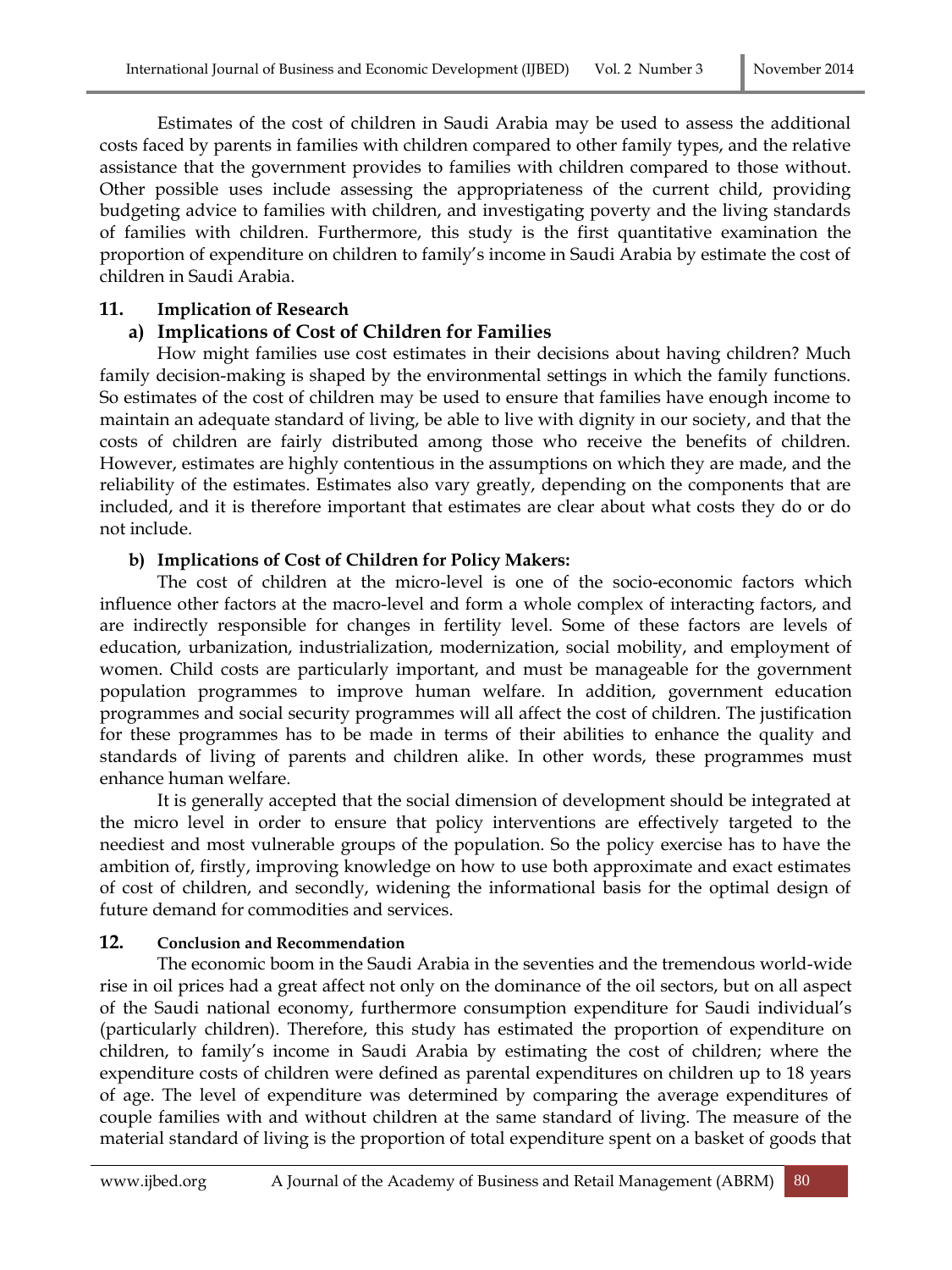includes (food, clothing, transportation, health, leisure and education). ). The study shows that the proportion of expenditure on children was rise with family incomes. Also found that the proportion of expenditure of a single child averaged between 22-27 per cent of family income, for two children 32-45 per cent of family income and, for three children, about 38-59 per cent.

The researcher suggests the following recommendations: Help children learn the difference between needs, wants and wishes. This will prepare them for making good spending decisions in the future. And encourage the children – from the family and school – to save from their daily pocket-expense and tell them how it is useful in the future. Future studies should continue to explore the estimate of time cost of children in Saudi Arabia, including those of paid or unpaid work, and the effects of time cost on family's income. Further to this, a study of the proportion of expenditure on children for single parent family's income in Saudi Arabia should be a worthwhile undertaking.

#### **References**

- Al-Ghamdi, Mohammed (1991), *Socio-Economic Change in Family and Fertility in Saudi Arabia,* PhD, University of Wales.
- Al-Mtairi, Naief M. (1985), *Development of Oil and Societal Change in Saudi Arabia*, Unpublished MA Thesis, North Texas State University, USA.
- Banks, James and Johnson, P. (1993), *Children and Household Living Standards*, Oxford: Parchment Ltd. (January).
- Berti, A.E .and Bombi, A.S. (1988), *The Child's Construction of Economics*, Cambridge, Cambridge University Press.
- Blackorby, Charles and Donaldson, D. (1996), "Measuring the Cost of Children: A Theoretical Framework", in: *The Measurement of Household Welfare*, Blundell, R.W., Preston, Ian and Ian Walker (eds.), Cambridge , Cambridge University Press, 2nd Edition, pp. 51-96.
- Bradbury, Bruce (1994), Measuring the Cost of Children, *Australian Economic Papers*, Vol. 33, Issue. 62, pp. 120-138.
- Browning, Martin (1992), "Children and Household Economic Behavior", *Journal of Economic Literature*, Vol.30, No.3, pp 1434-1475.
- Connifee, D. (1992), "The Non-Constancy of Equivalence Scales", *Review of Income and Wealth*, Vol. 4, pp. 429- 43.
- Deaton, A. (1981), "Theoretical and Empirical Approaches to Consumer Demand under Rationing", in: *Essays in the Theory and Measurement of Consumer Behavior*, Deaton, A. (ed.), New York, Cambridge University Press, New York.
- Deaton, Angus and Muellbauer, J. (1986), "On Measuring Child Costs: With Applications to Poor Countries", *The Journal of Political Economy*, Vol. 94, Iss.4, pp 720-744.
- Espenshade, Thomas (1984), *Investing in Children: New Estimates of Parental Expenditure*, Washington: Urban Institute Press, Washington, D.C.
- Farahat, Ahmed (1986), *Cost of Children and its Differentials: A Study of An Industrial Society of Egypt*, PhD Thesis; Cairo University.
- Gronau, Reuben (1988), "Consumption Technology and the Interfamily Distribution of Resources: Adult Equivalence Scales Reexamined", *Journal of Political Economy*, Vol. 96, No. 6, pp. 1183-1205.
- Harding, Ann, Percival, R. and McDonald, P. (1999), *Estimates of the Costs of Children in Australian Families, 1993-94*, Policy Research Paper No. 3 (March), The National Centre for Social and Economic Modelling (NATSEM), University of Canberra.
- Hirsch, D., Sutton, L and Beckhelling, J. (2012), *"The cost of a child in twenty-first century"*, Child Poverty Action Group*,* September 2012.